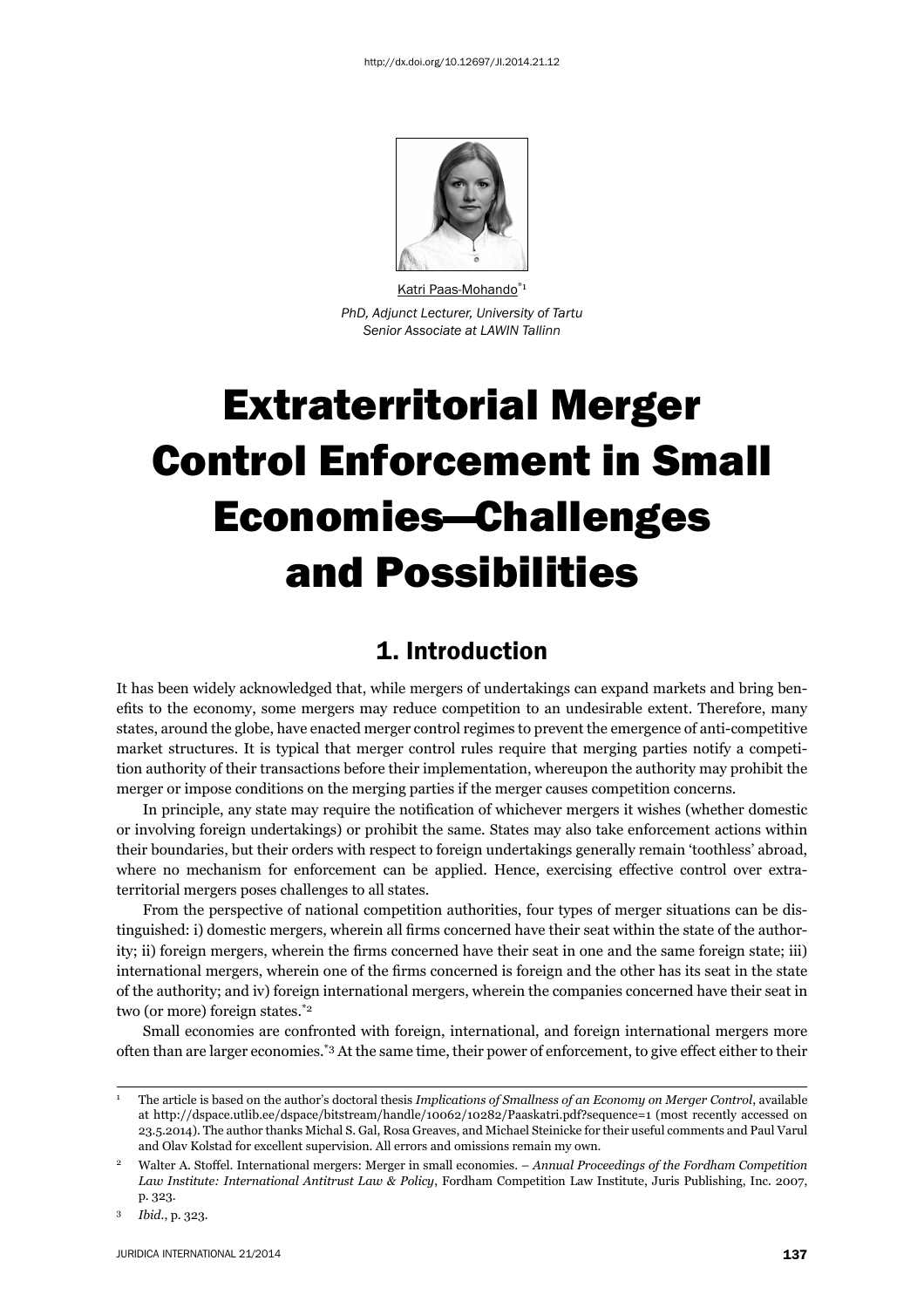notification requirements or to any later merger prohibition, could be rather limited\*4, as is exemplified below. Therefore, enforcement issues tend to be particularly topical for small economies.

Hence, the aim of this article is to seek ways in which small economies could enhance their enforcement possibilities in cases of foreign, international, and foreign international mergers causing competition problems in said small economy. The article suggests that within the EU the competition authorities of small states facing enforcement issues could benefi t from the EU Merger Regulation (EUMR) referral regime. This article could be of interest for competition authorities of small economies in the EU but also for policymakers in other free-trade areas, who might find it appropriate to consider creating a similar system elsewhere.

Proceeding from the aim described, the article is presented in three parts. Firstly, it discusses the problems of small economies with regard to extraterritorial merger control enforcement (in Section 2). Then, in Section 3, it considers various traditional measures, such as co-operation and comity, as means to enhance the enforcement position. Finally, it describes the enforcement options within the EU both under various enforcement regulations and under the EUMR referral regime (in Section 4).

# 2. The position of small economies with regard to enforcement of merger control

From the perspective of small economies, the enforcement concerns are especially evident in the case of mergers of large multinational firms. If the merging parties are not seated in the small economy that is affected by the merger, the actual bargaining and enforcement power of the competition authorities of the small economy vis-à-vis such market players is often rather limited.<sup>\*5</sup>

While large economies could enforce their rules by creating obstacles to operations of foreign undertakings that disregard a merger prohibition or fail to comply with the notification requirements in their jurisdiction (e.g., seizure of assets or suspension of operation licences), this tactic is unlikely to yield a satisfactory outcome for small economies. The main problem is that small economies can rarely make a credible threat to prohibit a merger of foreign undertakings. Given that trade in the small economy usually accounts for only a small portion of the foreign undertaking's total world operations, if the small jurisdiction places significant restrictions on the merger, the foreign undertaking would most likely choose to exit the small economy and trade only in other jurisdictions. Such enforcement issues have been recognised by the members of the International Competition Network.\*6

This situation is well exemplified by the *Unilever / Ben & Jerry's* (2000) case, from the practice of the Israel Antitrust Authority. The matter had to do with the acquisition of US ice-cream company Ben & Jerry's by the Anglo–Dutch multinational consumer-goods company Unilever. The merger was subject to control, *inter alia*, in Israel, whose competition authority identified competition concerns in the Israeli ice-cream market. The merger was cleared conditionally, after the parties undertook to distribute Ben & Jerry's ice cream through an independent distributor who would be free to determine the prices charged for the products. Moreover, the competition authority required that the quality and quantity of the products be at least as high as it had been before the merger and that any new product be made available to the independent distributor.\*7 Even though such behavioural remedies are generally considered weak options for alleviation of competition concerns,\*8 no better options could be found for the competition authority in this case.

This case shows clearly the difficult trade-offs that the competition authorities of small economies often face in the event of foreign international mergers, as the actual choice of measures is rather limited. Had

<sup>4</sup> Competition Law Forum: 'Small economies and competition policy—a fair deal?', summary of conference presentations and discussions in Luxembourg, October 2007.

<sup>5</sup> Michal S. Gal. *Competition Policy for Small Economies*. Cambridge, Massachusetts, and London: Harvard University Press 2003, pp. 244–246.

<sup>6</sup> ICN Special Project for the 8th Annual Conference, 'Competition Law in Small Economies', prepared by the Swiss Competition Commission and Israel Antitrust Authority, 2009. Available at http://www.internationalcompetitionnetwork.org/uploads/ library/doc385.pdf (most recently accessed on 23.5.2014), p. 33.

<sup>7</sup> Conditions for the approval of the merger between Ben & Jerry's Homemade, Inc. and Unilever NV, cited through Gal (see Note 5), p. 246.

<sup>8</sup> For more on this, see Katri Paas. Implications of the smallness of an economy for merger remedies. – *Juridica International* XV (2008), pp. 94–103.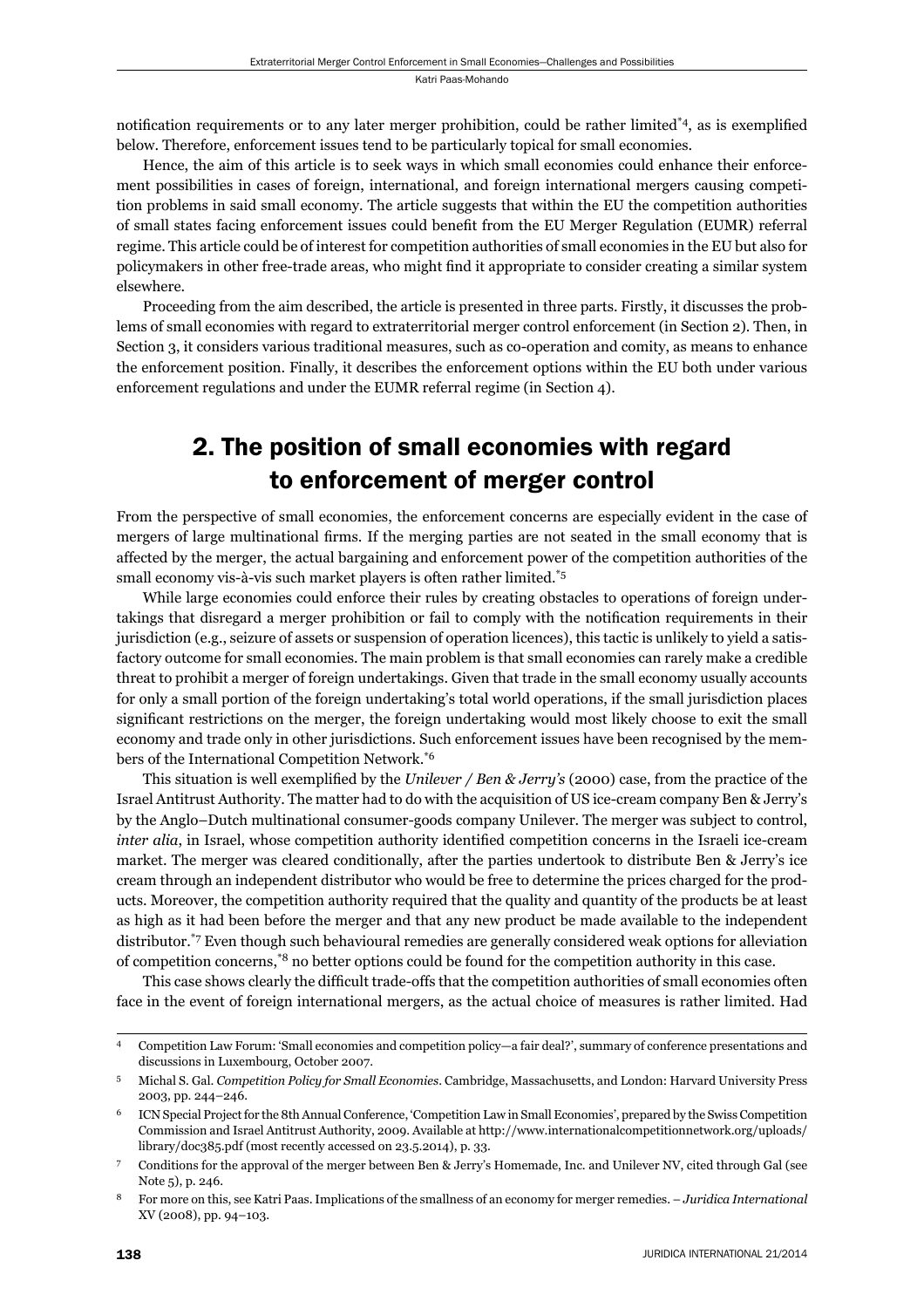the merger been prohibited by the competition authority, there would have been a great risk that, instead of withdrawing from the transaction, the merging parties would have simply chosen to cease their activities in Israel. This would have been even more detrimental for the Israeli consumers than the anti-competitive merger. As noted by Michal S. Gal, small economies are often left only to rely on the assumption that international firms will not change their strategic decisions (such as Ben & Jerry's introduction of new products in the world market in this case) only to reduce competition in the small economy.\*9

The above-described conundrum is highlighted also by the economic rationale according to which a foreign undertaking would exit the small economy if its loss of revenue from terminating its trade there would be smaller than the increase of revenues it anticipates as a result of the proposed merger elsewhere. At the same time, the negative welfare effects of the foreign undertaking's exit from the small economy may well be greater than the negative welfare effects of the continued operation of the merged entity within its borders. Accordingly, a small economy usually does not have an incentive to prevent the undertaking from trading within its borders if it did execute the relevant merger. Aware of this consideration, foreign undertakings are unlikely to take into account the effects of their merger on a small economy. They instead consider only the effect of the merger on their own profits in such markets. $*$ <sup>10</sup>

If a merger of large international undertakings has significant anti-competitive effects in various countries, including, for instance, neighbouring larger jurisdictions, it is likely to be prohibited or subjected to remedies by other countries' authorities, and the merger will not take place in the small economy either (or, if remedies are applied, the competition concerns would be resolved). Therefore, small economies can rely on the merger control of larger economies to a certain extent. However, this can only provide a partial solution, because the larger economies focus on the effects of the merger on their markets, and the effects of any given merger on the small economies may be different and more adverse. Moreover, the enforcement foci may differ between jurisdictions. Merger control regimes could pursue various, possibly differing, goals; and efficiency or industrial policy considerations could be taken into account to differing extent. Furthermore, if the merger control of a larger neighbour favours 'national champions' and permits an otherwise anti-competitive merger on this basis, there is little gain for the small economy, which would suffer from the anti-competitive effects of the merger in its markets.

Hence, different states claiming jurisdiction over a merger may have different or even competing goals. If the larger jurisdiction hosting the merging undertakings clears a merger that should, from a small economy's perspective, be prohibited, there is little left for the small economy to regulate. Depending on the circumstances of the case, local remedies could perhaps be applied to rectify the situation in part, but it is unlikely that the larger economy that has cleared the merger would be keen on assisting the smaller jurisdiction to enforce its prohibition. The situation could also be the opposite: a merger might be prohibited by a large jurisdiction but cleared in a small one. In such cases, either the small economy's clearance would remain unused by the merging parties, in the event that they decide to abort the merger upon the large jurisdiction's prohibition, and the pre-merger situation would remain; or the merging parties could decide to implement the merger only in limited scope with respect to activities in the small economy.

There have been voices among practitioners stating that small economies are 'overly paranoid' about their inability to enforce their merger regimes. Large undertakings are generally not prepared to run the reputation risk of being found to have breached a regulatory requirement. Therefore, companies follow the notification requirements of large and small states equally.<sup>\*11</sup> The author's experience generally is consistent with this observation. However, while complying with the notification requirements does not generally pose significant problems, particularly where the merger is unlikely to cause competition concerns, the situation could prove different in truly problematic cases.

Therefore, the following section analyses the means that can be employed to overcome enforcement problems, fi rstly by looking at the issues from a more traditional international perspective, after which the same issues are discussed within the context of the EU system.

Gal (see Note 5), p. 246.

<sup>10</sup> *Ibid*., pp. 242–243; OECD Policy Roundtables: Cross-Border Merger Control: Challenges for Developing and Emerging Economies, 2011. Available at http://www.oecd.org/daf/competition/mergers/50114086.pdf (most recently accessed on 23.5.2014), p. 343.

<sup>11</sup> Speech by James Webber at the Competition Law Forum: 'Small economies and competition policy—a fair deal?', in Luxembourg, October 2007.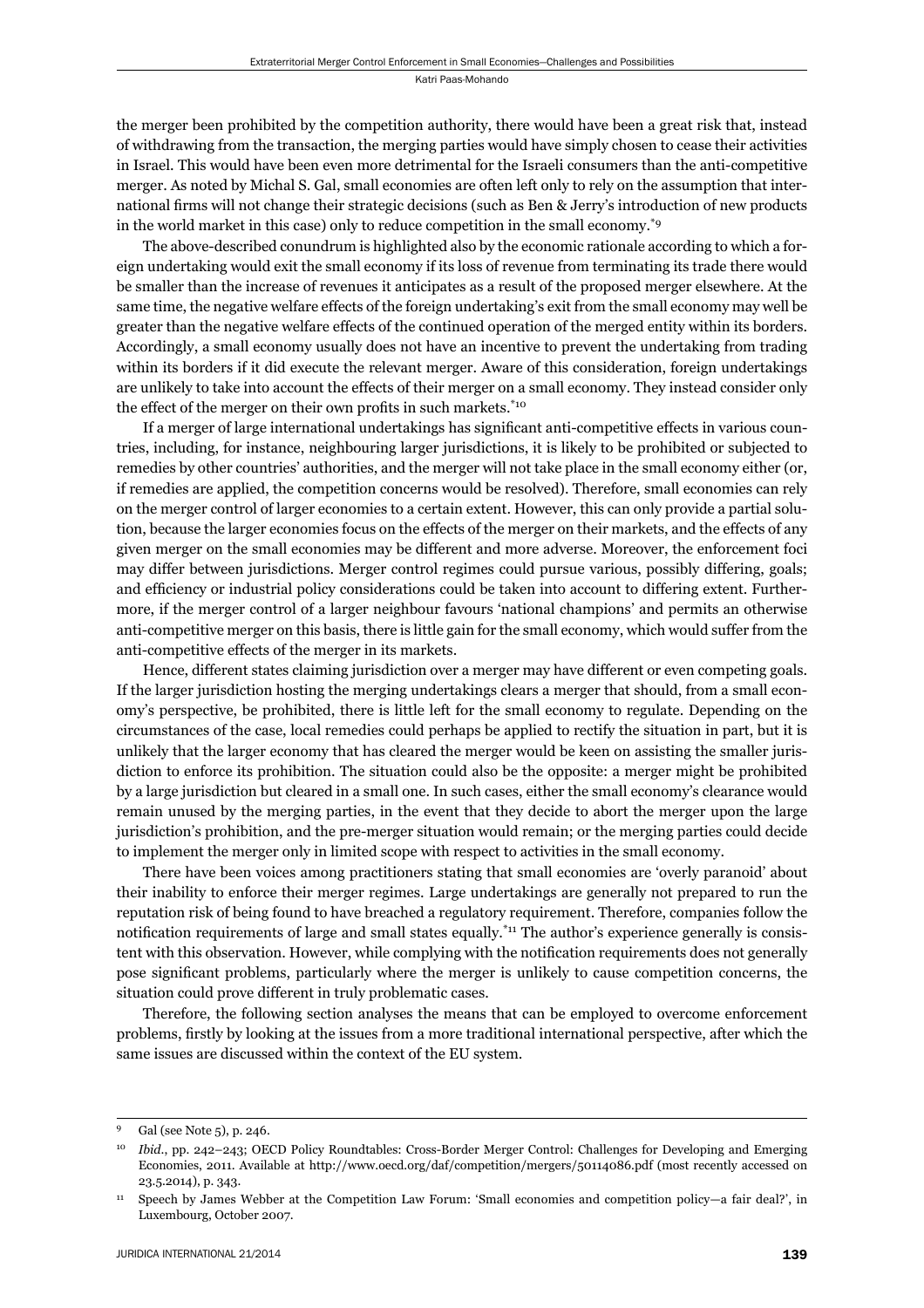# 3. International co-operation and comity as means to enhance merger control enforcement

Faced with globalisation of the economy and with the problems of the application and enforcement of merger control rules, international co-operation is gaining increased attention. In pursuit of means to introduce consistent rules and to enhance extraterritorial enforcement, major trading partners have concluded agreements, most of them bilateral at present.\*12 Such agreements adopt positive comity principles targeted at tackling a 'common evil' when there is a predisposition to co-operation and to overcome the problem of non-enforcement by foreign jurisdictions. However, comity principles have limited effect when the merger policy principles adopted by the co-operating jurisdictions differ from one another\*13 or where merger control principles do not take into account the effects of the proposed merger on foreign jurisdictions.

In addition to co-operation agreements, there have been initiatives established from various international platforms aimed at increasing co-operation in the field of competition law.<sup>\*14</sup> However, all rules adopted within such frameworks are purely voluntary and non-binding.

Hence, at this stage, the multilateral platforms do not involve operation of any solid extraterritorial enforcement framework as could resolve small economies' merger control related enforcement problems.

# 4. Enforcement within the EU—a solution for small Member States?

## 4.1. Enforcement of the European Commission's decisions

The EUMR grants the European Commission a rather extensive toolkit for enforcing merger control rules. It may prohibit a merger under Article 8 (3), but it also may give conditional permission under Articles 6 (2) and 8 (2). Furthermore, where the Commission finds that a merger already implemented is anti-competitive or a merger has been implemented in contravention of a condition attached to a clearance decision, it may order the merger to be dissolved under Article 8 (4) or. take any other measure appropriate for restoring the pre-merger situation as fully as possible.

If the merging undertakings do not obey the merger notification requirements or the Commission's decisions, the Commission may impose rather heavy fines or periodic penalty payments on the merging undertakings as set out in Articles 14 and 15 of the EUMR, respectively. The Commission's decisions imposing pecuniary sanctions must be enforced pursuant to Article 299 of the Treaty on the Functioning of the European Union (TFEU) in the same manner as national judgements in the Member State where the Commission seeks enforcement without any further recognition or other procedures. Hence, the enforcement of the Commission's decisions is rather straightforward and well secured.

<sup>12</sup> The best known bilateral agreement regarding the application of competition laws has been in place between the EU and the US for decades, since 1991. Further to this development, many bilateral and multilateral antitrust co-operation agreements have been concluded between and among various states, around the globe. For more information, see Jonathan Galloway. Moving towards a template for bilateral antitrust agreements. – *World Competition* 28 (2005)/4, pp. 589–614.

<sup>13</sup> Mads Andenas, Anestis Papadopoulos. Antitrust law and international companies. – *European Business Law Review* 12 (2002)/3, p. 201.

<sup>14</sup> United Nations Conference on Trade and Development (UNCTAD) adopted the Set of Multilaterally Agreed Equitable Principles and Rules for the Control of Restrictive Business Practices in 1980, and the Organisation for Economic Co-operation and Development (OECD) adopted its Recommendations and Best Practices in 1965 (with revisions in 1995). There have also been attempts to establish an international competition law regime within the WTO, but, after years of unsuccessful negotiations, this idea was abandoned in 2004. In another development, in 2001, various competition authorities, from all over the world, established the International Competition Network (ICN), which is a good forum for work toward soft-law harmonisation; however, it does not amount to enforcement co-operation in specific cases.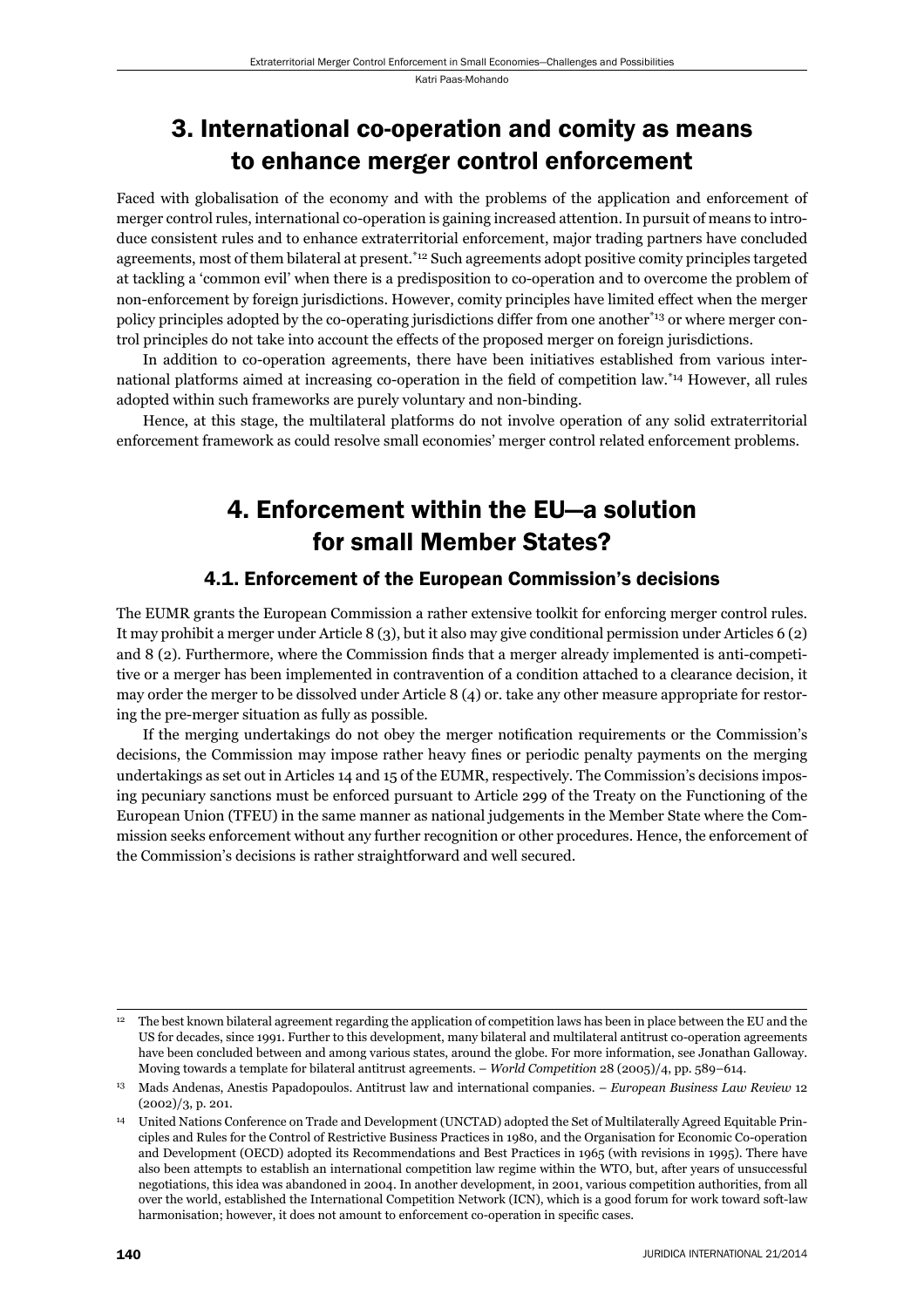### 4.2. Enforcement by Member States

Various steps have been taken to facilitate the enforcement of court decisions both on civil\*15 and on criminal matters\*16 within the EU and beyond. However, in most jurisdictions, merger control related infringements constitute administrative or quasi-criminal violations, usually not civil matters or criminal offences. Therefore, most of these legal instruments do not apply in cases of merger control related decisions.

Even though the framework decision pertaining to mutual recognition of financial penalties provides for the mutual recognition of financial penalties imposed by both the judicial and administrative authorities of another Member State, it still does not resolve the merger control enforcement issues. This is because of the 'double criminality rule', according to which the executing state may make its recognition and execution of a decision of an issuing state subject to the condition of the decision being related to conduct that would constitute an offence under the law of the potentially executing state.\*17 This may not be the case with all merger control related violations.

Therefore, if a Member State is seriously concerned about the effects of a merger in its territory and finds difficulty in enforcement against undertakings of another Member State, it is worthwhile to consider resorting to the merger control referral mechanism discussed below, because this would enable subjecting the merger to review by the European Commission, whose decision can be enforced by virtue of Article 299 of the TFEU.

## 4.3. Division of jurisdiction between the European Commission and national authorities

### 4.3.1. Division of jurisdiction and referral mechanisms under the EUMR

Article 21 of the EUMR establishes a 'one-stop shop' principle according to which mergers with a 'Community dimension'—i.e., those above the turnover thresholds set forth in Article 1 of the EUMR—fall within the exclusive jurisdiction of the Commission, with Member States being precluded from applying national merger control rules to such mergers.

The general division of jurisdiction between the Commission and national competition authorities is an expression of the subsidiarity principle, which is embodied in Article 5 Treaty on European Union (TEU).<sup>\*18</sup> In this light, it is presumed that the Commission is a suitable entity for action with respect to mergers with a Community dimension. The high level of the thresholds is meant to imply the intended transaction having an effect in several Member States and therefore being most appropriately assessed in a uniform way by the Commission.<sup>\*19</sup> The possibility of re-attributing jurisdiction by using referral mechanisms provides some flexibility to this presumption.

Transactions involving undertakings from small economies are only rarely subject to control by the Commission. This does not mean, however, that mergers between undertakings from small economies do not have effects in several (small) Member States. The Commission seems to have recognised this, and, therefore, in the course of reform of the EUMR, adjustment of the Community dimension thresholds was debated.\*20 While the thresholds for having a Community dimension remained unchanged, the referral

<sup>15</sup> Council Regulation (EC) No. 44/2001 of 22.12.2000 on jurisdiction and the recognition and enforcement of judgments in civil and commercial matters, OJ L 12, 16.1.2001, pp. 1–23.

<sup>16</sup> There are various examples: *ibid*.; Council Framework Decision 2003/577/JHA of 22.7.2003 on the execution in the European Union of orders freezing property or evidence, OJ L 196, 2.8.2003, pp. 45–55; Council Framework Decision 2005/214/JHA of 24.2.2005 on the application of the principle of mutual recognition to financial penalties, OJ L 76, 22.3.2005, pp. 16–30; Council Framework Decision 2006/960/JHA of 18.12.2006 on simplifying the exchange of information and intelligence between law enforcement authorities of the Member States of the European Union, OJ L 386, 29.12.2006, pp. 89–100.

<sup>17</sup> The framework decisions cover offences established by the issuing state and serving the purpose of implementing obligations arising from instruments adopted under the TFEU. This would enable an issuing state to require the recognition and enforcement of financial penalties imposed on undertakings for competition-law violations infringing Articles 101 and 102 of the TFEU, even if such violations do not constitute qualifying offences in the executing state. However, since neither the TFEU nor any instruments adopted under it require Member States to establish a national merger control regime, infringements of national merger control rules are not covered by the framework decisions.

<sup>18</sup> Mark Furse. *The Law of Merger Control in the EC and the UK*. Oxford and Portland, Oregon: Hart Publishing 2007, pp. 51–52.

<sup>19</sup> Franz J. Säcker *et al*. *Competition Law: European Community Practice & Procedure*. London: Sweet & Maxwell 2007, pp. 2300–2301.

<sup>&</sup>lt;sup>20</sup> Commission Green Paper on the Review of Council Regulation (EEC) No. 4064/89, p. 29; Francisco E.G. Díaz. The reform of European merger control: *Quid novi sub sole*? – *World Competition* 27 (2004)/2, p. 178.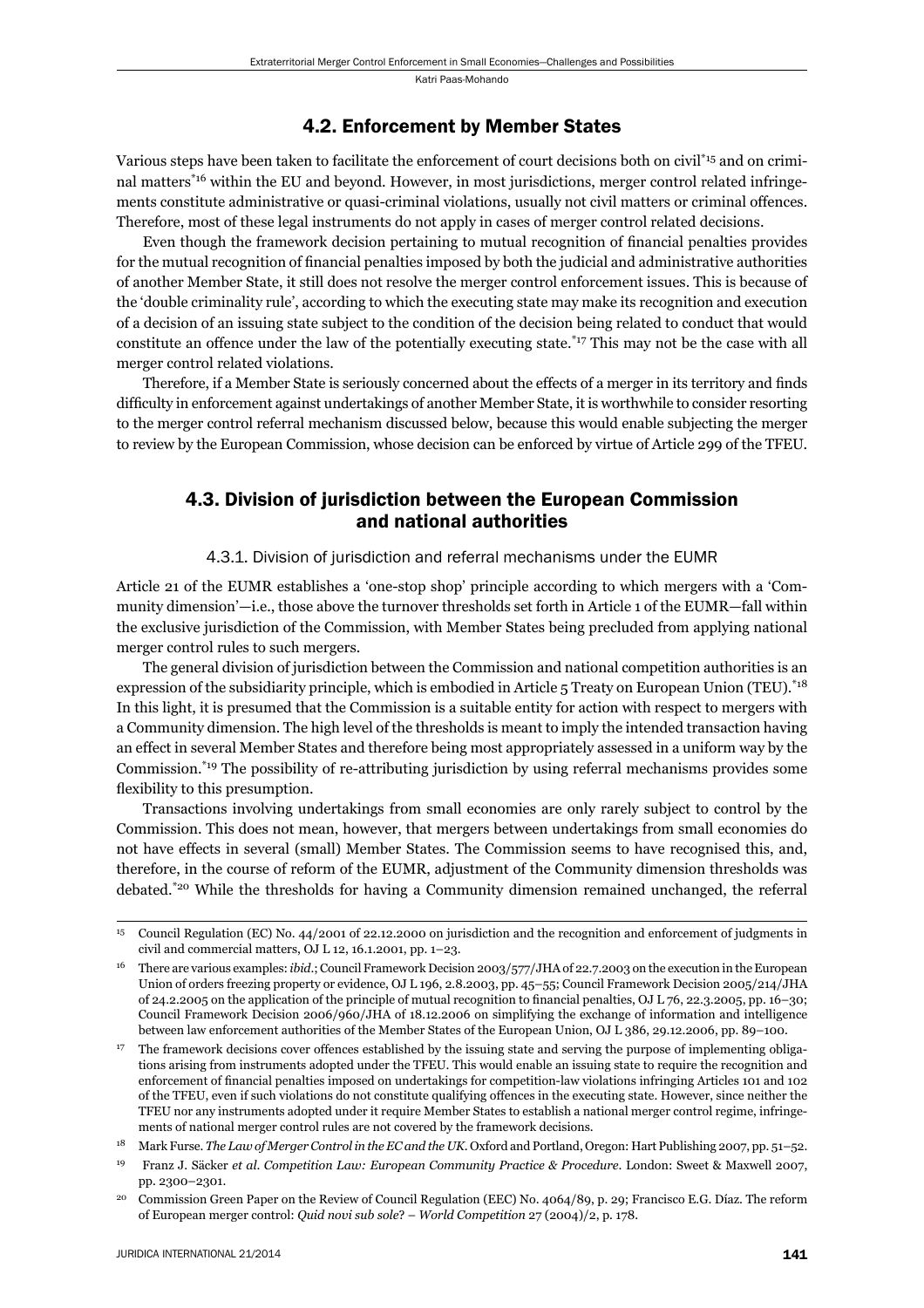mechanisms were revised—pre-notification mechanisms were introduced and the existing post-notification referral conditions were loosened.\*21

In consequence of the reforms, the current EUMR provides four case referral mechanisms, in Articles 4 (4), 4 (5), 9 and 22. The table below summarises the distinctive features of the mechanisms envisaged in each of the mentioned EUMR articles (or sections thereof).

| <b>EUMR</b> article: |                                        | 4(4)     | 4(5)     | 9        | 22       |
|----------------------|----------------------------------------|----------|----------|----------|----------|
| <b>Timing</b>        | Pre-notification                       | $\times$ | $\times$ |          |          |
|                      | Post-notification                      |          |          | $\times$ | $\times$ |
| Referral applicant   | Merging undertakings                   | ×        | ×        |          |          |
|                      | <b>Commission or Member State</b>      |          |          | ×        |          |
| <b>Direction</b>     | <b>From Commission to Member State</b> | ×        |          | ×        |          |
|                      | From Member State to Commission        |          | ×        |          |          |

**Table 1: Summary of referral mechanisms under the EUMR**

Articles  $4 \times (4)$  and  $(5)$  allow merging firms to apply for referral either of a merger that is subject to the Commission's merger control to one or several Member States' control (in Article 4 (4)) or of a merger that is subject to control by one or several Member States to the Commission's control (Article 4 (5)). The application for such referral can be made prior to the notification of the transaction to the authority (or authorities) having the original jurisdiction. After this, the authorities concerned may either approve or disapprove the referral.

Articles 9 and 22 provide for post-notification referral, which can be applied for by either the Commission or any Member State but not by merging firms. Under Article 9 (2), the Commission may refer a merger to one or more Member States if both of the following legal requirements are met:

- (i) the merger affects competition in a market
- (ii) the market in question is within the requesting Member State, presents all the characteristics of a distinct market, and does not constitute a substantial part of the common market

It is possible to refer the whole transaction or only part of it to one or more Member States.\*22 As is noted above, Member States may request referral also on their own initiative. Having received a referral request from the Commission, Member States may either approve or reject the request.\*23

From the perspective of competition authorities of small economies Article 22 is the most relevant. Under Article 22 (1) one or more Member States may request the Commission to examine any merger that does not have a Community dimension, if the following two legal requirements are met:

- (i) the merger 'affects trade between Member States'
- (ii) the merger 'threatens to significantly affect competition within the territory of the Member State or States making the request'

The request can be made by a Member State alone or by Member States jointly, and any other Member State may later join the initial request made by one Member State.\*24 If the Commission accepts the request, the Member State(s) having made the request may no longer apply its/their national legislation to the merger, while Member States that have not joined the request can continue controlling the merger under their national rules.\*25

In the author's view, the Article 22 referral mechanism should be able to alleviate merger control enforcement concerns of small EU member states. Accordingly, the conditions for resorting to Article 22 referral are examined in more detail below.

<sup>&</sup>lt;sup>21</sup> Werner Berg. The new EC merger regulation: A first assessment of its practical impact. – *Northwestern Journal of International Law & Business* 24 (2004)/3, p. 683.

<sup>&</sup>lt;sup>22</sup> EUMR, Article 9  $(3)$ .

<sup>&</sup>lt;sup>23</sup> EUMR, Article 9 (6).

<sup>24</sup> EUMR, Article 22 (2).

<sup>25</sup> EUMR, Article 22 (3), Commission Notice on case referral in respect of concentrations, OJ C 56, 5.3.2005, pp. 2–23, Section 50.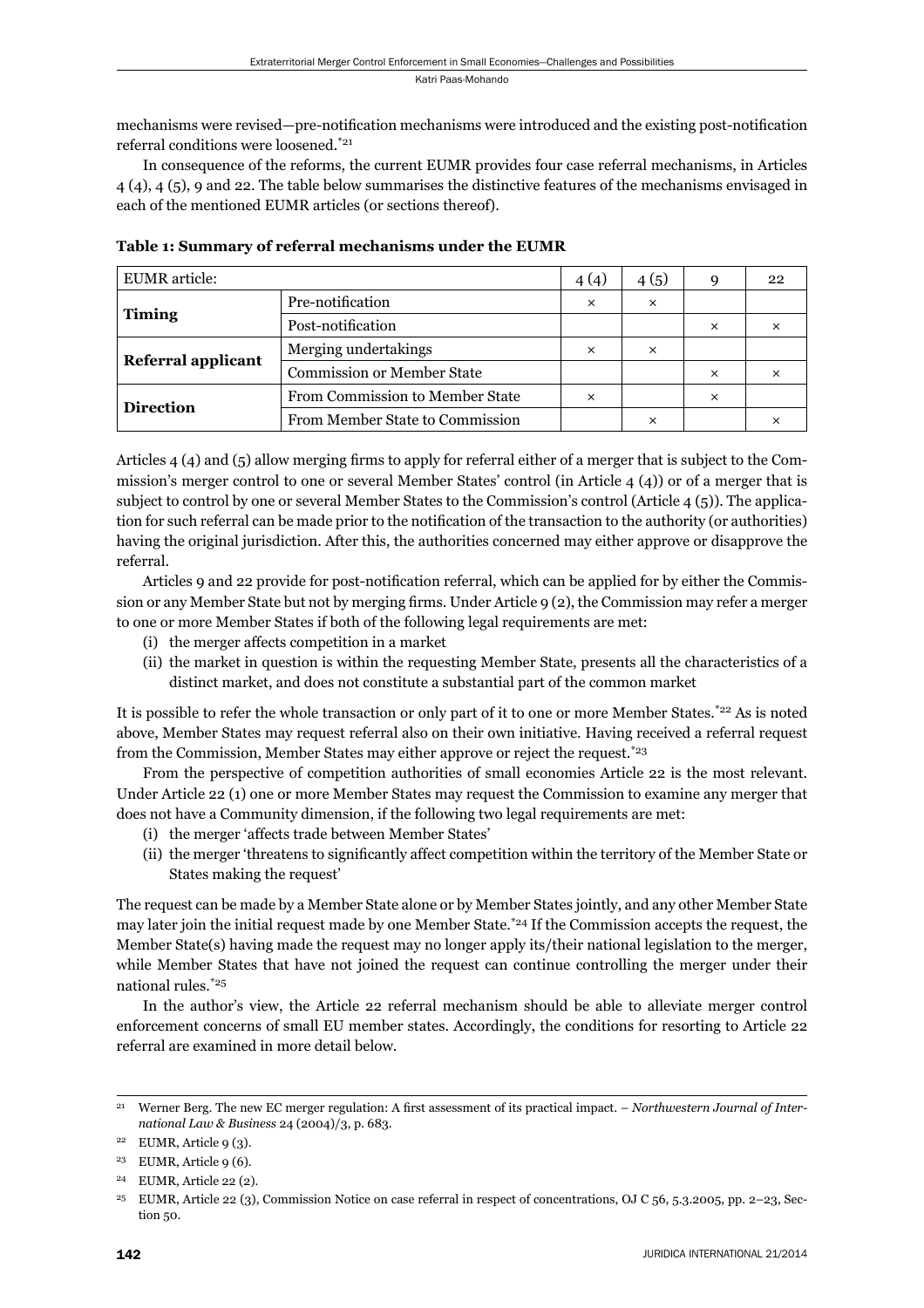#### 4.3.2. Opportunities under Article 22 of the EUMR

#### 4.3.2.1. Legal requirements for application of Article 22

As indicated above, Article 22 (1) sets out two main substantive legal requirements that must be met for application for a referral. Firstly, the merger should affect trade between Member States.

According to the standard test developed by the European Courts, the notion 'may affect' implies that it must be possible to foresee with a sufficient degree of probability, on the basis of a set of objective factors of law or fact, that the matter may have an influence on the pattern of trade between Member States. Even though such court practice is developed with respect to application of Articles 101 and 102 of the TFEU, the Commission has indicated that this practice can be applied to interpretation of the referral conditions of Article 22 of the EUMR by way of analogy.\*26 The Commission Notice 'Guidelines on the effect on trade concept'\*27 provides a good overview of the relevant criteria. In practice, wider than national relevant markets could also be a factor in argument that the 'affect trade between Member States' criterion is satisfied.

The *Canon/IRIS* merger case<sup>\*28</sup> from the Commission's practice serves as an example of how the Commission evaluates this criterion. The case had to do with the acquisition of Belgian office automation equipment provider I.R.I.S. by a Japanese provider of imaging and other electronic equipment, Canon. The review of this transaction was referred to the Commission by the Belgian competition authority, which was subsequently joined by the national competition authorities of Austria, France, Ireland, Italy, Portugal, and Sweden. In the decisions related to the referral under Article 22, the Commission noted that the transaction would affect at least the market for portable document scanners. Given the low transport cost, the absence of region-specifi c technical requirements, and similar market conditions (including the presence of the same suppliers throughout the EEA), the relevant geographic market was likely EEA-wide in scope. This statement was consistent with the Commission's earlier practice. From this basis, the Commission was satisfied that the referral request showed to the requisite legal standard that the transaction affected trade between Member States.

The second legal requirement prescribes that, for the request to be honoured, the merger should threaten to affect competition significantly within the territory of the Member State(s) making the request.<sup>\*29</sup> The referring Member State(s) should demonstrate that based on a preliminary analysis there is a real risk that the transaction may have a significant adverse impact on competition and, therefore, that it deserves close scrutiny.<sup> $*30$ </sup> Such risk is considered sufficient to satisfy this criterion. $*31$ 

In the referred *Canon/IRIS* case, the Commission pointed out that the request from the Belgian competition authority explained that the proposed transaction threatened to have a significant effect on competition in the market for portable document scanners in Belgium and also in other Member States. The Belgian competition authority had highlighted that the proposed transaction would lead to a high post-merger market share of the merged entity and further increase the concentration in an already oligopolistic market. The combined share of the merging undertakings amounted to more than 50–60% in the EEA by both value and volume and exceeded 70–80% for both in Belgium. The increment in market share was over 30–40% in Belgium and around 10–20% in the EEA in terms of both value and volume. Even though the merging undertakings submitted that the market data used by the Belgian competition authority did not accurately reflect the size of the market for portable document scanners (since the sales of a significant number of competitors had not been included), the Commission found that verifying the validity of this argument required further market investigation. In addition, in light of a comparison of the characteristics and prices of the two companies' respective product ranges, the Belgian competition authority considered Canon and I.R.I.S. to be each other's closest competitors. It was also pointed out that the most important remaining competitor, Fujitsu, was not competitive in the relevant sub-market.

<sup>26</sup> *Ibid*., Section 43.

<sup>27</sup> Commission Notice – guidelines on the effect on trade concept contained in Articles 81 and 82 of the Treaty, OJ C 101, 27.4.2004, pp. 81–96.

<sup>28</sup> Commission decision of 18.2.2013, Case COMP/M.6773 – *Canon/IRIS*. Decisions related to referral were dated 26.11.2012.

<sup>29</sup> EUMR, Article 22 (1).

<sup>30</sup> Notice on case referral (see Note 25), Section 44.

<sup>31</sup> F.J. Säcker *et al*. (see Note 19), p. 2459; Trevor Soames, Sylvie Maudhuit. Changes in EU merger control: Part 1. – *ECLR* 26  $(2005)/1$ , p. 63.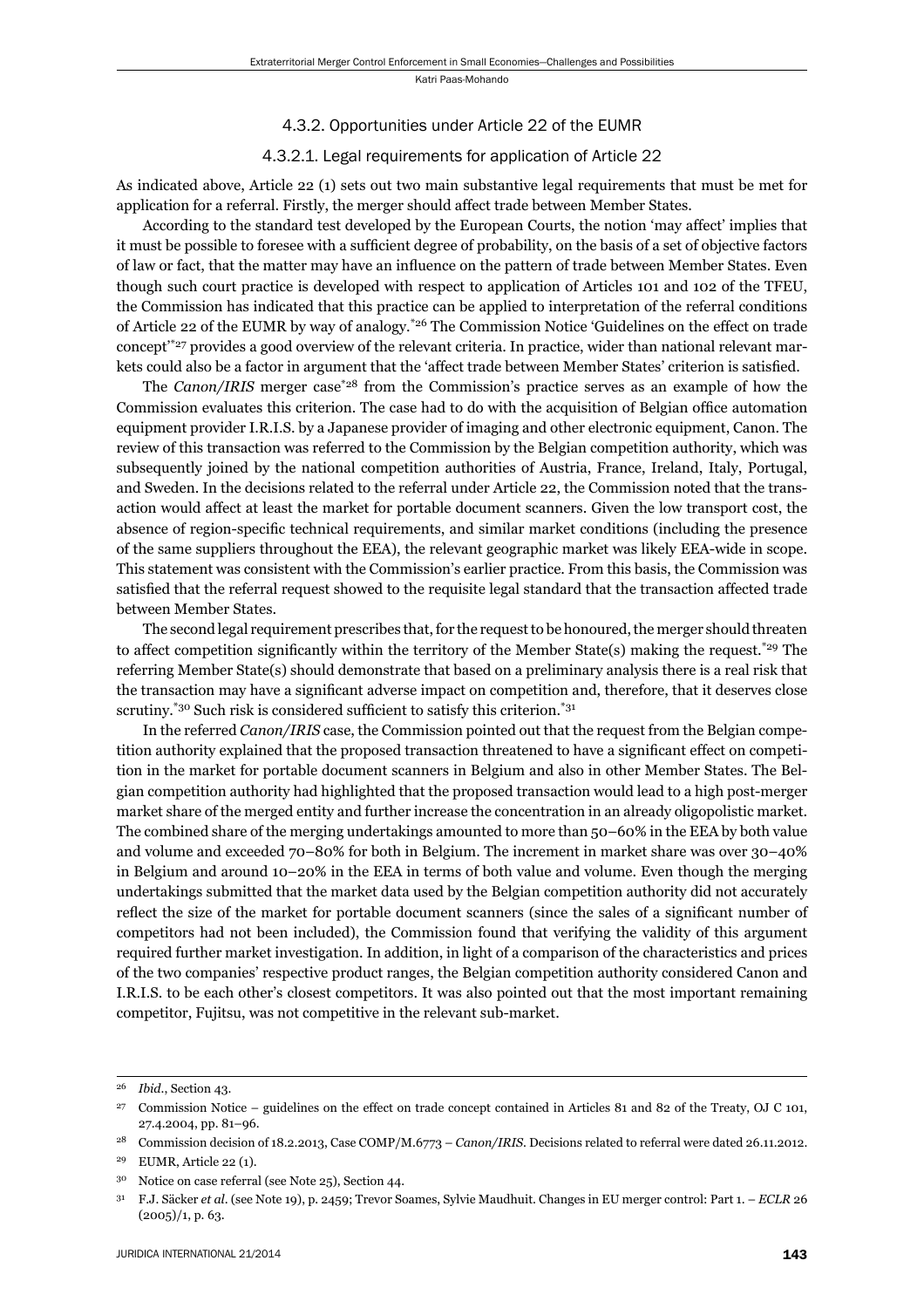Hence, the Commission concluded that a *prima facie* assessment indicated that the transaction could give rise to serious competition concerns with respect to the supply of portable document scanners within the EEA and considered this transaction to satisfy the legal requirements for Article 22 referral.

Taking into account the foregoing considerations, the Commission accepted the referral and carried out a full merger control investigation of the matter. Even though the Commission ultimately cleared the merger, because it found that the merged entity would continue to face competition from a number of other strong competitors both in the EEA and in individual Member States, the case serves as a good example as a case wherein a small Member State's referral request could have led to a potentially problematic case being subjected to the Commission's review. Had the Commission found after full investigation that the merger indeed raised competition concerns, it could have prohibited the merger or imposed remedies on the merging undertakings, with enforcement of the Commission's decision having been effectively secured by Article 299 of the TFEU.

### 4.3.2.2. Other considerations related to application of Article 22

In addition to the legal requirements set out in Article 22 (1), the Commission indicated in its Notice on case referral that there are two categories of cases that it considers most appropriate for referral to the Commission pursuant to Article 22:

- (i) cases which give rise to serious competition concerns in one or more markets which are wider than national in geographic scope, or where some of the potentially affected markets are wider than national, and where the main economic impact of the merger is connected to such markets;
- (ii) cases which give rise to serious competition concerns in a series of national or narrower than national markets located in a number of Member States, in circumstances where coherent treatment of the case (regarding possible remedies, but also, in appropriate cases, the investigative efforts as such) is considered desirable, and where the main economic impact of the merger is connected to such markets.\*32

In such cases, the Commission's powers of investigation and remedial and enforcement action are more appropriate than the more limited means available to the Member States. Therefore, the Commission's competence would be in line with the subsidiarity principle, since it represents the most effective means of avoiding the creation of obstacles to further European integration.\*33

The *Canon/IRIS* case fell into the first of the above-mentioned categories, because the markets concerned by the merger were broader than national. However, from the small Member State's perspective, a case might be suitable for referral also where the markets are national or narrower than national, if that merger has an impact, for instance, for several small (neighbouring) Member States, since it could then be deemed to fall into the second category of cases.

In practical terms, for ascertaining of whether a case is suitable for referral to the Commission, some further aspects should be borne in mind. Firstly, the transaction must qualify as a 'concentration' within the meaning of Article 3 of the EUMR, and it should not have a Community dimension.\*34 Hence, minority acquisitions falling short of control do not qualify. At the same time, it is not a requirement that the merger be subject to control under the national merger control thresholds, as long as the other necessary conditions of Article 22 are satisfied.<sup>\*35</sup> Moreover, a Member State may apply for a referral even in circumstances wherein the merger, because it did not meet the national notification thresholds, has been lawfully implemented though not cleared under national law, when that merger has a significant effect on trade between Member States.\*36

This aspect of the Article 22 referral mechanism could prove rather helpful and significant for small Member States, because it may provide an option of expanding the scope of merger control in some specific cases. In the author's practical experience, it is often the case that international undertakings choose not to have their own sales enterprises or distributors in all countries and instead use one or several regional

<sup>32</sup> Notice on case referral (see Note 25), Section 45.

<sup>33</sup> Commission Green Paper on the Review of Council Regulation (EEC) No. 4064/89, Sections 17–19.

<sup>34</sup> EUMR, Article 22.

<sup>35</sup> F.J. Säcker *et al*. (see Note 19), pp. 2452–2453.

<sup>36</sup> F.J. Säcker *et al*. (see Note 19), pp. 2457–2458.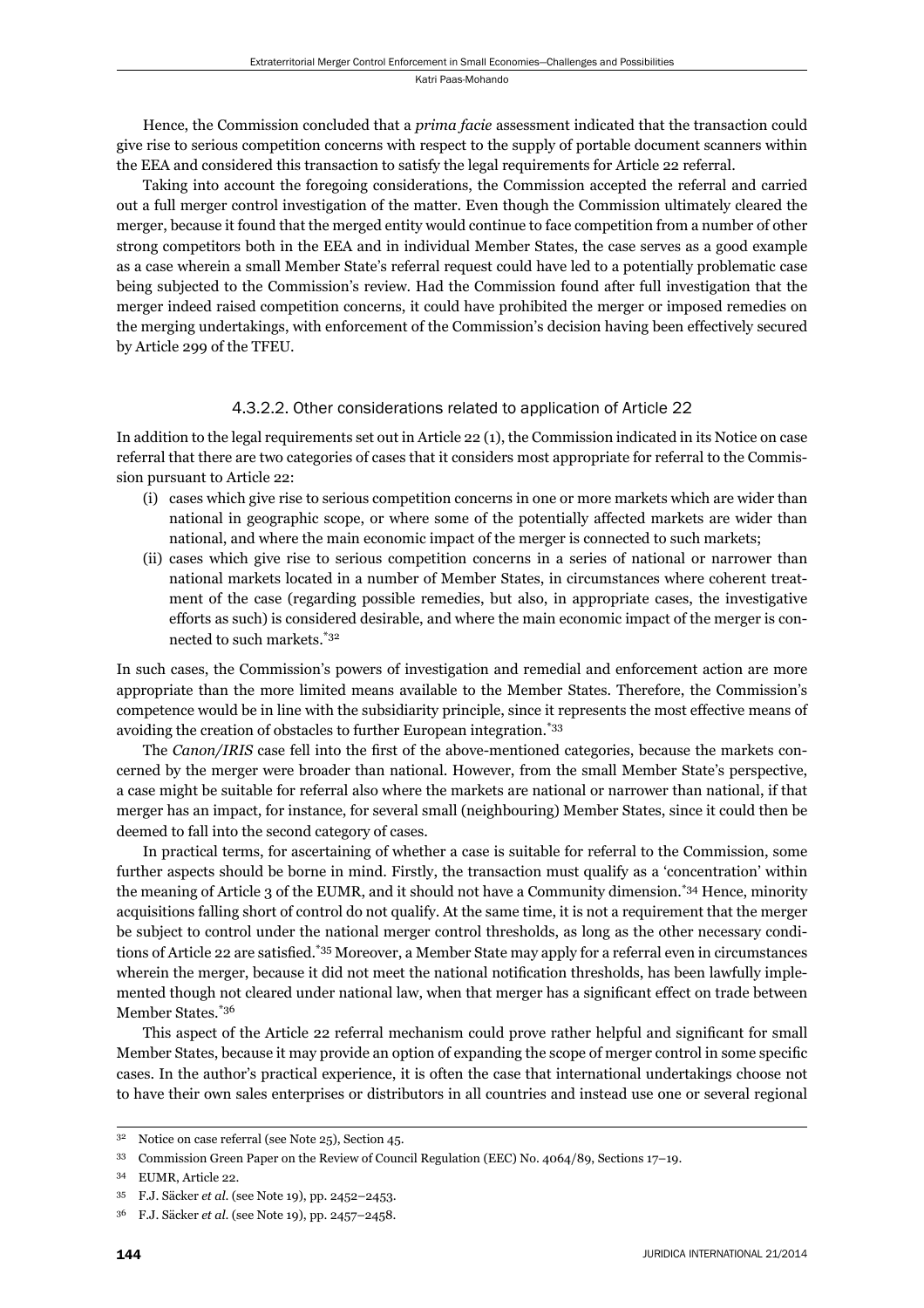distributors for supplying their goods and handling customer relations in smaller markets. In such cases, the national merger control turnover thresholds for the merging undertakings might not be exceeded, since the undertakings in question do not have direct turnover in the smaller Member States concerned and, hence, the merger may escape merger control in such a small state. At the same time, the merger may still have significant effect on the competition conditions in the small Member States concerned. Accordingly, Article 22 could be used by Member States confronted with such particular circumstances for purposes of subjecting mergers of this nature to the European Commission's review.

Secondly, it is important to bear in mind that the referral request must be made within 15 working days of the date on which the merger was notified, or if no notification is required, otherwise made known to the Member State concerned.\*37 This criterion is a formalistic one and there is no reason why a small Member State should not be able to comply with it, if it finds out a merger which may raise serious competition concerns for it.

Finally, the Commission has indicated that it will also balance various interests—as the referral may entail additional cost and delay for the merging undertakings, referrals should normally be limited to those cases wherein a real risk appears to present itself of negative effects on competition and trade between Member States, and where it appears that these would be best addressed at the Community level.<sup>\*38</sup>

## 4.3.2.3. Assessment of the suitability of Article 22 referrals as a means to foster merger enforcement for small Member States

From the above, it does not appear that the Article 22 referral conditions are overly burdensome for Member States seeking a referral, provided that the Commission is, in fact, willing to take jurisdiction in practice. Proving cross-border effects should not pose many hurdles where the merger involves foreign undertakings but has significant effects in the small economy. Showing such effects may be more problematic if the merger involves domestic undertakings, but enforcement is not problematic in such cases, at least with respect to extraterritoriality problems, and no referral is necessary.

As of 30 April 2014, there had been, in total, 31 referral requests made under Article 22, of which the Commission had refused only four cases.\*39 Numerous Article 22 referrals have led to rather heavy scrutiny by the Commission. For instance, in the case *Kesko/Tuko*, involving an already consummated merger between two Finnish undertakings operating mainly in the daily consumer-goods sector, the Finnish competition authority referred the transaction to the Commission at a time when no merger control was in place in Finland. The Commission found that, in consequence of the transaction, Kesko would have gained a dominant position in the Finnish retail markets for daily consumer goods and for cash-and-carry sales of daily consumer goods, which would have significantly impeded effective competition in those markets. The Commission also found that the transaction would have affected inter-state trade through its influence on the importation of daily consumer goods into Finland and the creation of barriers to entry for potential competitors from other Member States. Therefore, the Commission declared the merger incompatible with the common market and required its dissolution.\*40 When one looks at the decisional practice of the Commission, it can be concluded that most of the cases that the Commission has reviewed further to Article 22 referral have been serious enough to be dealt with in Phase 2 and/or have been cleared only conditionally, with commitments being imposed.<sup>\*41</sup>

It cannot be overlooked that the application of Article 22 has not been entirely seamless and has gathered some criticism from practitioners, especially because of delays and added costs for merging

<sup>37</sup> EUMR, Article 22 (1).

<sup>38</sup> Notice on case referral (see Note 25), Section 45.

<sup>39</sup> See the Commission's merger control statistics, available at http://ec.europa.eu/competition/mergers/statistics.pdf (most recently accessed on 23.52014).

<sup>40</sup> Commission Decision of 20.11.1996, Case IV/M.784 *– Kesko/Tuko*. Similarly, the Commission found that the acquisition by Blokker, a major retail operator in the Netherlands, of the Dutch operations of Toys R Us, one of the world's biggest toy retailers, strengthened a dominant position in the market for specialist toy-retail outlets in the Netherlands, as a result of which effective competition was significantly impeded, and declared the transaction incompatible. It imposed divestiture orders on the merging firms (see Commission Decision of 26.6.1997, Case IV/M.890 – *Blokker/Toys* "R" Us).

<sup>41</sup> See the summary table of Article 22 referrals as of 2011 in Gianni De Stefano *et al*. Merger referrals in practice – analysis of the cases under Article 22 of the Merger Regulation. – *Journal of European Competition Law & Practice* 2 (2011)/6, pp. 537–550. – DOI: http://dx.doi.org/10.1093/jeclap/lpr074.